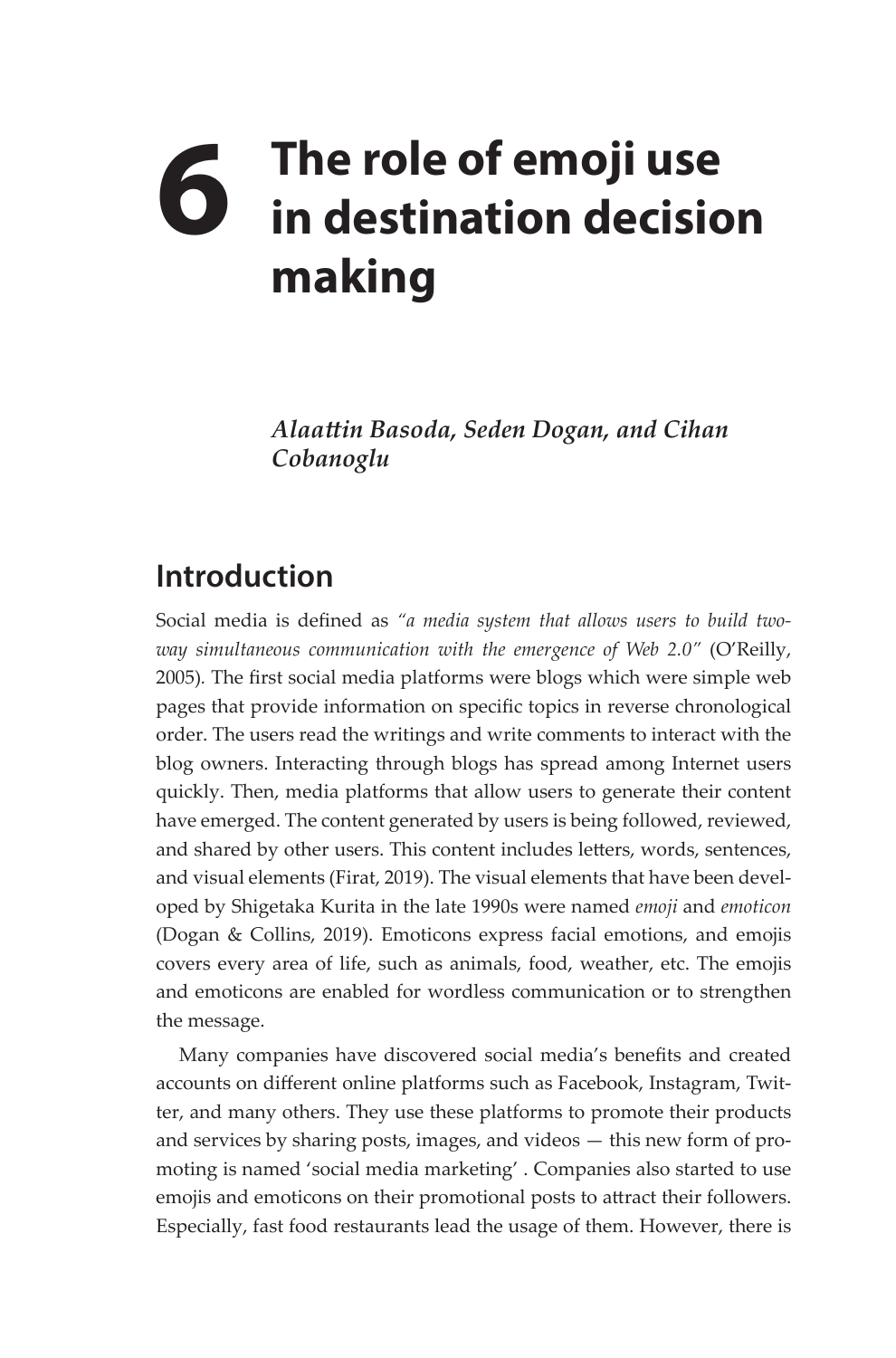not much information about how consumers perceive and react to emojis and emoticons. The literature has limited studies in the hospitality and tourism domain about this topic. Vidal *et al*. (2016) conducted a study on tweets about food that used emojis and emoticons. They analyzed 12,260 tweets and found that emojis were used more often than emoticons. Hsieh and Tseng (2015) stated that emoticons in text messages made messaging more fun and enjoyable, thus positively impacting interpersonal communication. Tossell *et al.* (2012) stated that at least one emoticon was found in 4% of text messages.

In most previous studies, emojis were interspersed independently outside (next right, bottom, in text, etc.) of the image's own space (e.g., Das *et al.*, 2019; Eru and Yakin, 2019; Huang *et al.*, 2020). On the contrary, this chapter draws attention to the fact that emojis are positioned directly on the image, not next to and around the image. Therefore, this study is the first to perform such an application. This chapter examines the role of emoji use on images in travelers' destination decision-making process. Travelers' positive affect (PA) and behavioral intentions (BINs) towards the destination [*to search for information about the destination (SI), to visit the destination (VD), to share the post on their social media accounts (SP), to subscribe to the destination's newsletter (SN), and to go on a virtual tour of the destination (GVT)*] and relationships with each other were considered as the steps of their decision-making process related to the destination. As a result, this chapter mainly explores how emoji presence on the promotional social media images differentiates the effects of travelers' reactions (PA) on each intention. Each of the five behavioral intentions was carried out separately, as each demonstrates a different intention towards the destination.

## **Literature review**

Spitzberg (2006: 630) defined computer-mediated communication (CMC) as "*any human symbolic text-based interaction conducted or facilitated through digitally-based technologies*." Emoticons and emojis are the digital visual communicative elements, named as graphicons, used in CMC (Herring & Dainas, 2017). Emoticons were created in the form of symbols/icons ":-)" and then into pictograms " $\omega$ " to express and represent human emotions in CMC in 1982 (Skovholt *et al.*, 2014), later emoticons transformed into emojis. Emojis were designed for mobile phones in Japan in the late 1990s and portrayed as "e=picture, moji=character" (Novak *et al.*, 2015). Emoticons and emojis are facial and body icons that represent nearly nonverbal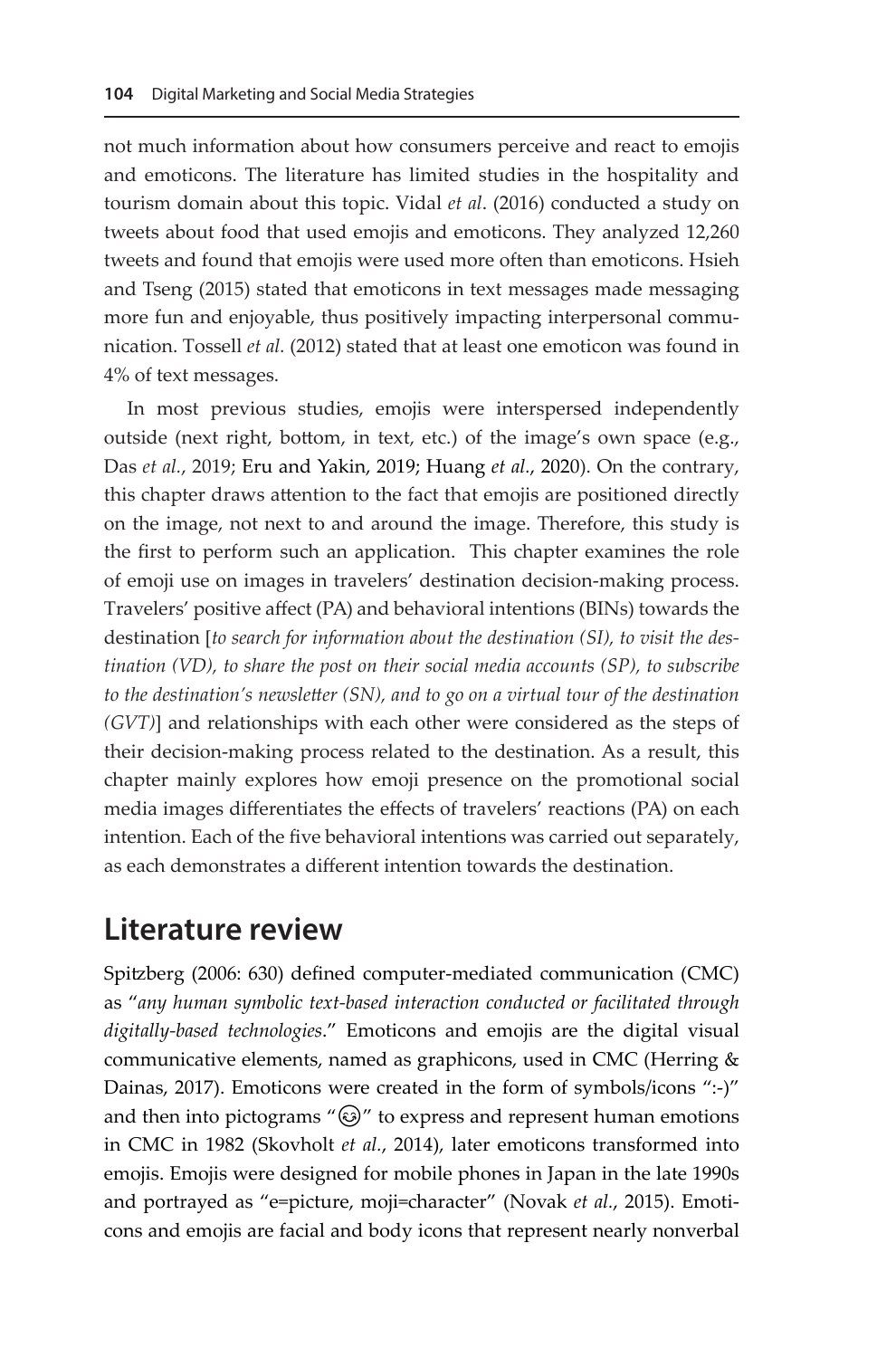personal emotions in text-based online communication in digital technology (Tang & Hew, 2019). Evans (2015: 1) defined an emoji as "*an iconic, visual representation of an idea, entity, feeling, status or event, that is used alongside or instead of words in digital messaging and social media*." Thousands of emojis are used, such as facial expressions, concepts, objects (food, weather, activity, animal, plant, etc.) (Mathews & Lee, 2018).

Emoji is described as a form of visual language (Boothe & Wickstrom, 2017), emotional communication, visual expression symbol, visual paralanguage, visual rhetoric (Bai *et al.*, 2019), and non-linguistic expression (Das, 2020) used in CMC. Emoji is one of the most commonly used online visual elements in digital networks such as social media, instant text messages, and e-mail (Stark & Crawford, 2015). Therefore, emoji usage has become widespread in almost every phase of personal and professional human life by utilizing almost every online communication channel (Kaye *et al.*, 2021). Emojis have become an indispensable part of social media (Wijeratne *et al.*, 2017; Yu & Zhang, 2020). Individuals use emojis rather than text on social media (Abeysinghe *et al.*, 2018), because emojis are the easiest, brief, and fastest way to express one's emotions and thoughts on social media (Yakin & Eru, 2017). While emojis are helpful tools used to understand and improve the social-psychological characteristics of human communication (Gesselman *et al.*, 2019), social media has a direct connection with social psychology (Kende *et al.*, 2015). It can be said that the most effective area for emojis is social media.

On the other hand, Bai *et al.* (2019) stated that emojis have two main functions: emotional (expressing emotions) and semantic (making message meaning). It is an accepted fact that emoticons and emojis are online forms of expressing human emotions visually. Thereby, emotions are at their core (De Angeli *et al.*, 2020; Tang & Hew, 2019). Emojis are tools to analyze users' feelings and perspectives on any object, such as a product (Scherr *et al.*, 2019), and emoticons allow users to express, highlight, and clarify their sentiments in texts (Hogenboom *et al.*, 2013). Many analysts support these views and emphasize that messages or visuals containing emojis are more effective (Novak *et al.*, 2015) and grab the viewer's more emotional attention than those without emojis (Beattie, 2017; Daniel & Camp, 2020). These points illustrate that emojis have various special functions such as awakening emotions (Das *et al.*, 2019), increasing positiveness, empowering self-expression (Eru & Yakin, 2019), creating-reinforcing meanings, evoking-conveying positive feelings (Bai *et al.*, 2019), leaving positive impressions (Wibowo *et al.*, 2017), creating intimacy, providing psycho